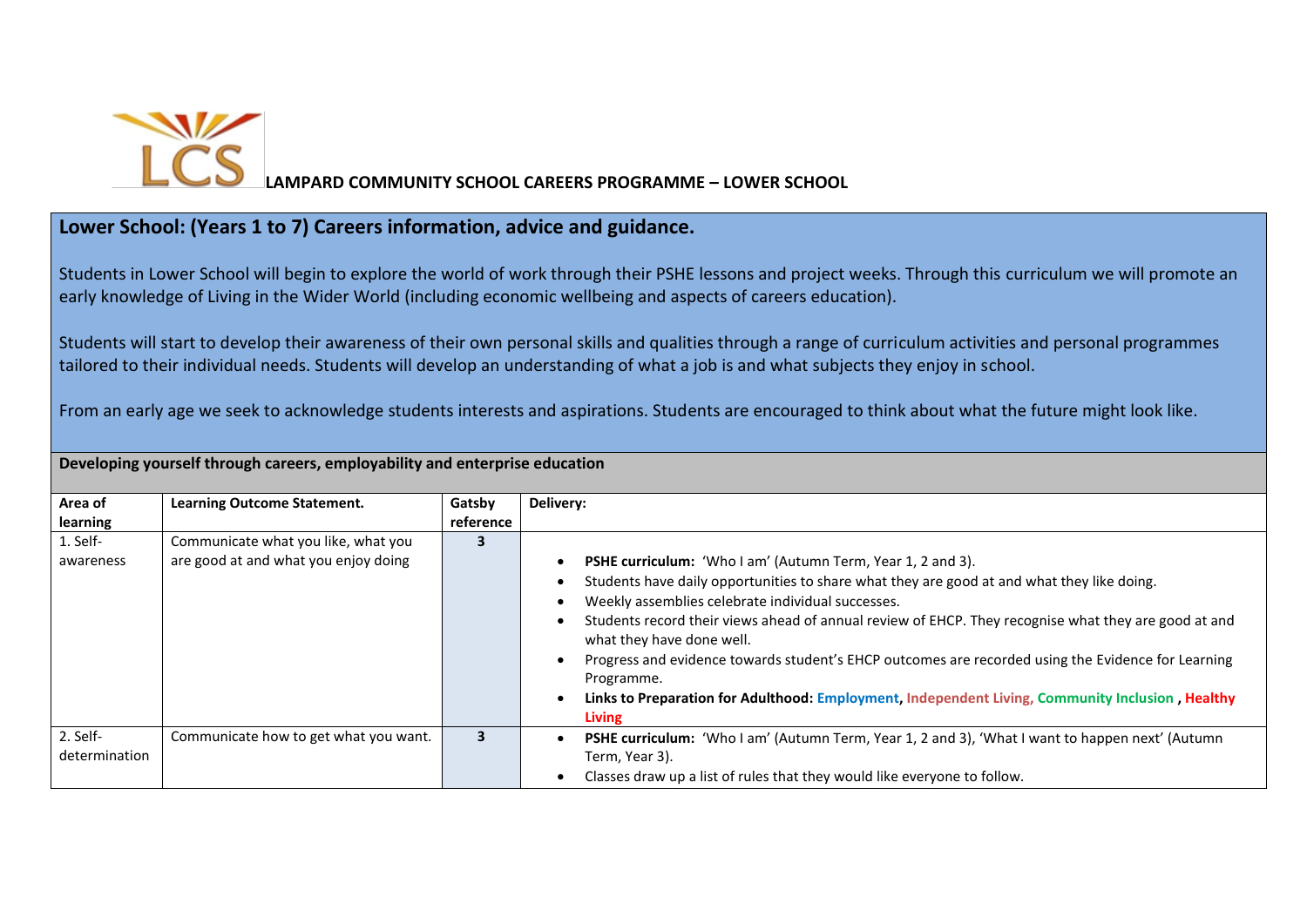|                                         |                                                                     | Links to Preparation for Adulthood: Employment, Independent Living, Community Inclusion, Healthy<br><b>Living</b>                                                                                                                                                                                                                                                                                                                 |
|-----------------------------------------|---------------------------------------------------------------------|-----------------------------------------------------------------------------------------------------------------------------------------------------------------------------------------------------------------------------------------------------------------------------------------------------------------------------------------------------------------------------------------------------------------------------------|
| 3. Self-<br>improvement<br>as a learner | Recognise what you are learning from<br>activities and experiences. | PSHE curriculum: 'What is a Job?' (Summer Term, Year 1). 'Jobs for the future' (Summer Term, Year 1).<br>What do you want to be when you grow up? (Summer Term, Year 3).<br>Students are encouraged to describe what they have learnt and enjoyed from activities and experiences<br>(including those that explore the world of work).<br>Classes evaluate their project weeks.<br>Links to Preparation for Adulthood: Employment |

| Learning about careers and the world of work |                                       |           |                                                                                                                        |
|----------------------------------------------|---------------------------------------|-----------|------------------------------------------------------------------------------------------------------------------------|
| Area of                                      | <b>Learning Outcome Statement.</b>    | Gatsby    | Delivery:                                                                                                              |
| learning                                     |                                       | reference |                                                                                                                        |
| 4. Exploring                                 | Give examples of what having a job    | 2, 4      |                                                                                                                        |
| careers and                                  | means.                                |           | PSHE curriculum: 'What is a Job?' (Summer Term, Year 1). 'Jobs for the future' (Summer Term, Year 1).                  |
| career                                       |                                       |           | What do you want to be when you grow up? (Summer Term, Year 3).                                                        |
| development                                  |                                       |           | Cross-curriculum project weeks allow for direct experience of work-based skills e.g. The World of Work                 |
|                                              |                                       |           | Encounters with employers - talking to key adults and visiting speakers about the different types of work<br>$\bullet$ |
|                                              |                                       |           | they do. Students will have access to visiting professionals for workshops in drama, music etc.                        |
|                                              |                                       |           | Activity: National Careers Week March 2021- A themed set of employer encounters from 'People who<br>$\bullet$          |
|                                              |                                       |           | help us'. (Due to Covid restrictions there is likely to be an increase in virtual employer encounters).                |
|                                              |                                       |           | <b>Links to Preparation for Adulthood: Employment</b>                                                                  |
| 5.                                           | Give examples of what people like and | 2,4       | PSHE curriculum: 'What is a Job?' (Summer Term, Year 1). 'Jobs for the future' (Summer Term, Year 1).<br>$\bullet$     |
| Investigating                                | dislike about the work they do.       |           | What do you want to be when you grow up? (Summer Term, Year 3).                                                        |
| work and                                     |                                       |           | Cross-curriculum project weeks allow for direct experience of work-based skills e.g. The World of Work                 |
| working life                                 |                                       |           | Encounters with employers - interview visitors about what they like and dislike about their jobs.<br>$\bullet$         |
|                                              |                                       |           | LS Student Council representatives participate in our recruitment processes.<br>$\bullet$                              |
|                                              |                                       |           | Activity: National Careers Week March 2021- A themed set of employer encounters from 'People who<br>$\bullet$          |
|                                              |                                       |           | help us'. (Due to Covid restrictions there is likely to be an increase in virtual employer encounters).                |
|                                              |                                       |           | <b>Links to Preparation for Adulthood: Employment</b>                                                                  |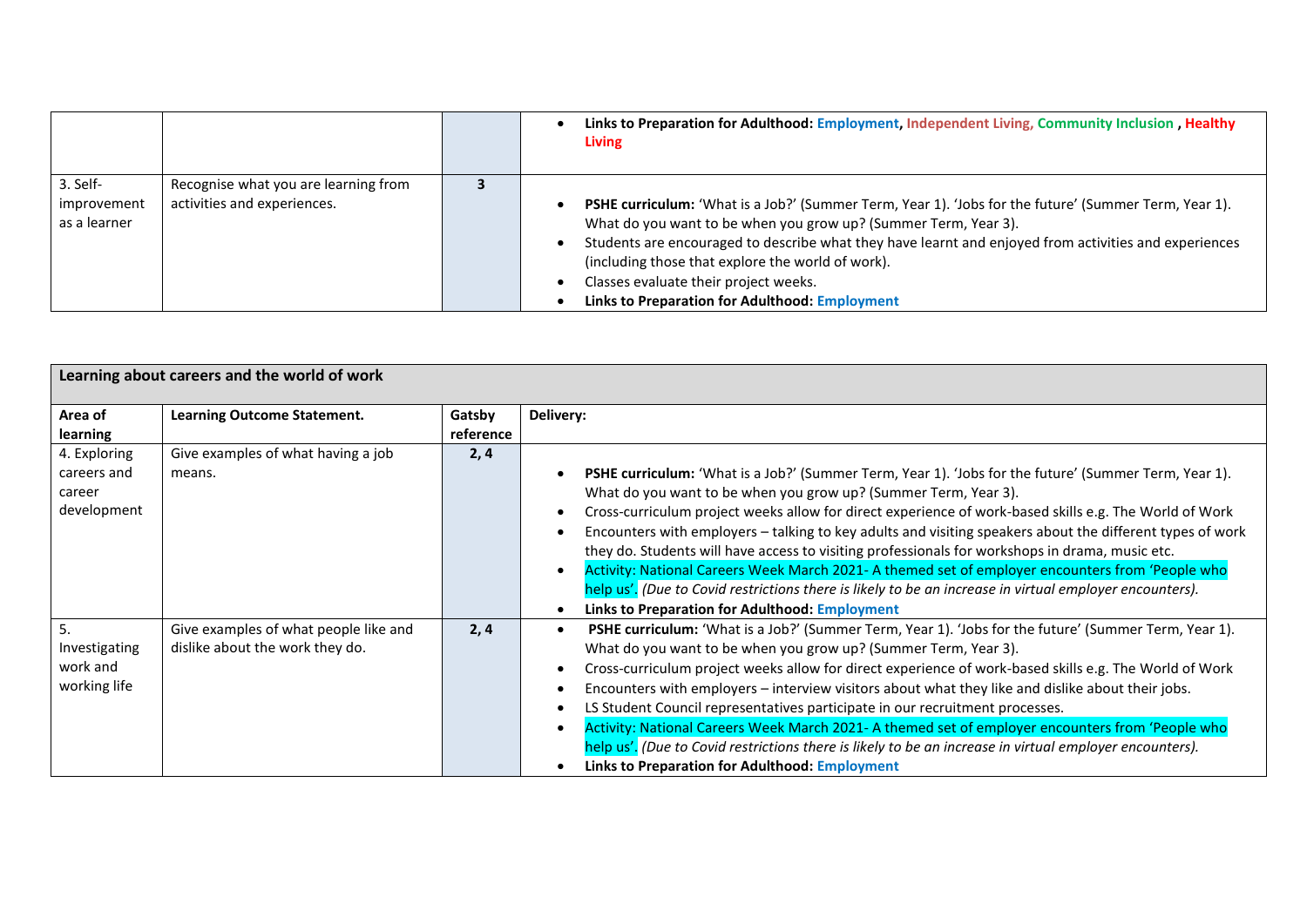| 6.<br>Understanding<br>business and<br>industry                                        | Visit local shops business. Describe the<br>products and/or services it provides                                                                                                         | 5              | PSHE curriculum: 'What is a Job?' (Summer Term, Year 1).<br>$\bullet$<br>Encounters with local business will be developed through Curriculum trips and links made to people's job<br>roles and local businesses whilst on those trips.<br>Activity: Job Walk- students to go for walks to explore businesses that exist in the local area. Look at shops<br>$\bullet$<br>on the high street, or different roles in Tescos.<br>Links to Preparation for Adulthood: Employment, Community Inclusion                                                                                                                                                                 |
|----------------------------------------------------------------------------------------|------------------------------------------------------------------------------------------------------------------------------------------------------------------------------------------|----------------|-------------------------------------------------------------------------------------------------------------------------------------------------------------------------------------------------------------------------------------------------------------------------------------------------------------------------------------------------------------------------------------------------------------------------------------------------------------------------------------------------------------------------------------------------------------------------------------------------------------------------------------------------------------------|
| 7.<br>Investigating<br>jobs and<br>labour market<br>information<br>(LMI)<br>8. Valuing | Recognise the main types of employment<br>in your area<br>Next steps: Recognise the main types of<br>employment in your area: past and<br>present.<br>Be aware of what it means to treat | 5<br>3         | PSHE curriculum: 'Jobs for the future' (Summer Term, Year 1).<br>$\bullet$<br>Curriculum learning: Topic based learning that overs opportunities for History and Geography.<br>Project idea: students to look at 'then' and 'now' photos of local work places and recognise the changing<br>work of work where we live.<br>Curriculum trips- looking at different types of employment will be developed through recognises<br>different jobs / business when out on the trips.<br>Links to Preparation for Adulthood: Employment, Community Inclusion                                                                                                             |
| equality,<br>diversity and<br>inclusion                                                | people fairly.<br>Next step: Be aware that we have the<br>same rights and responsibilities when it<br>comes to treating people fairly                                                    |                | PSHE curriculum: 'Respectful relationships' (Spring Term, Year 1), 'Respecting differences' (Spring Term,<br>Year 2), 'Getting on and falling out (Spring Term, Year 3).<br>Personal Programmes (e.g. Social Communication groups and SEAL groups).<br>$\bullet$<br>Regular reminders about how people should be treated and know who to talk to if something is wrong<br>Anti-bullying week assemblies and activities<br>Links to Preparation for Adulthood: Employment, Independent Living, Community Inclusion, Healthy<br><b>Living</b>                                                                                                                       |
| 9. Learning<br>about safe<br>working<br>practices and<br>environments                  | Be aware of how to keep yourself safe<br>and well when you are learning and<br>playing.                                                                                                  | $\overline{4}$ | PSHE curriculum: Autumn Term II theme: 'Looking after myself and straying safe'.<br>Lower School students are supported to follow safety rules to keep themselves and others safe when<br>working at school. Students have support to know how to keep themselves safe in different areas of the<br>school and in different activities.<br>Students have several opportunities through the PSHE curriculum and in Personal Programmes to learn<br>$\bullet$<br>about personal safety. Online safety is also addressed in our ICT curriculum.<br>Links to Preparation for Adulthood: Employment, Independent Living, Community Inclusion, Healthy<br><b>Living</b> |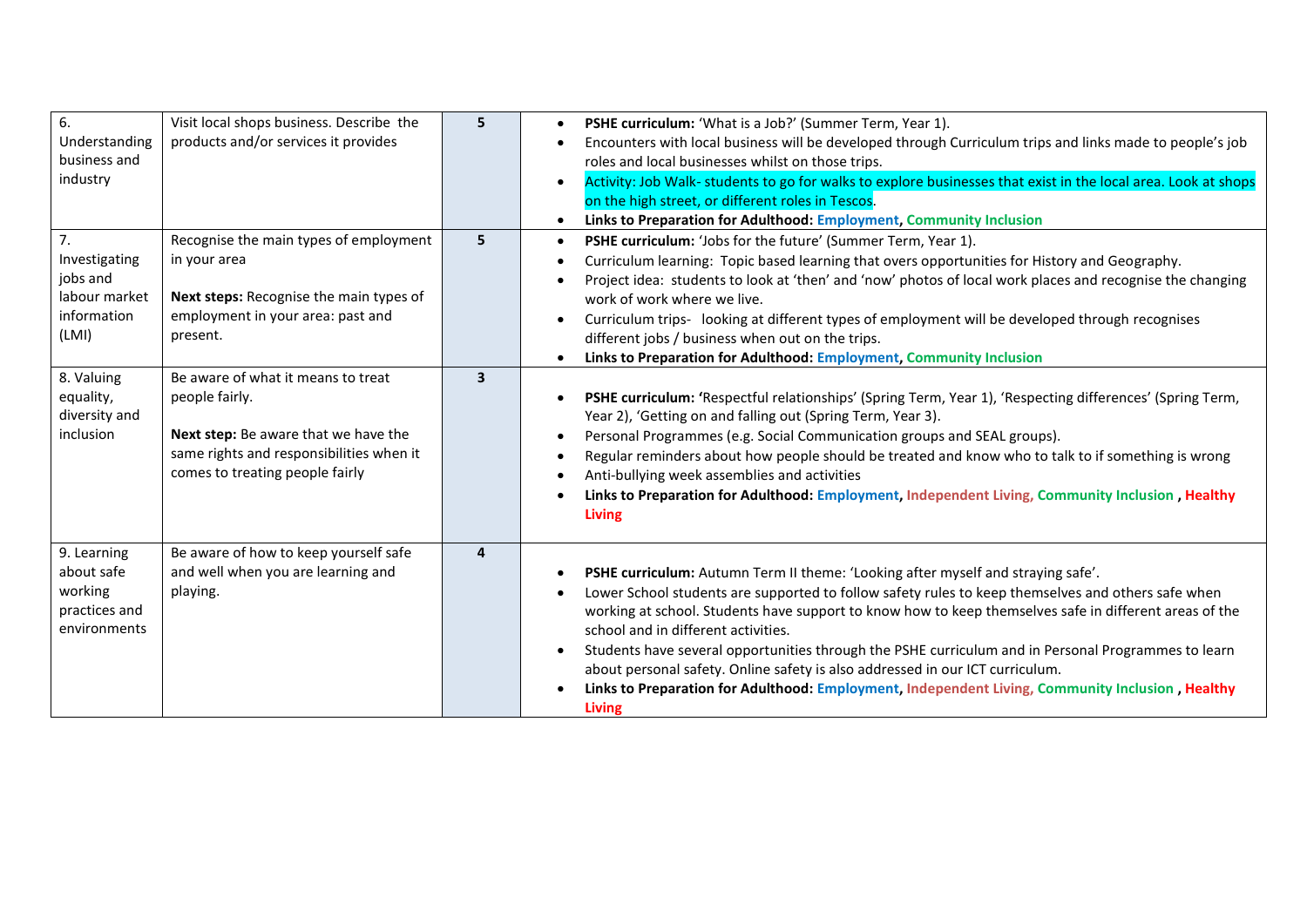| Developing your career management and employability skills               |                                                                                                                        |                     |                                                                                                                                                                                                                                                                                                                                                                                                                                                                    |
|--------------------------------------------------------------------------|------------------------------------------------------------------------------------------------------------------------|---------------------|--------------------------------------------------------------------------------------------------------------------------------------------------------------------------------------------------------------------------------------------------------------------------------------------------------------------------------------------------------------------------------------------------------------------------------------------------------------------|
| <b>Area of learning</b>                                                  | <b>Learning Outcome Statement.</b>                                                                                     | Gatsby<br>reference | Delivery:                                                                                                                                                                                                                                                                                                                                                                                                                                                          |
| 10. Making the most<br>of careers<br>information, advice<br>and guidance | Be aware of where to get help<br>when you need it.                                                                     | $\overline{2}$      | PSHE Curriculum: 'What is a Job?' (Summer Term, Year 1). 'Jobs for the future' (Summer Term, Year 1).<br>What do you want to be when you grow up? (Summer Term, Year 3).<br>Students are encouraged to identify when they may need help or assistance and who can provide it whilst<br>at school.<br>Links to Preparation for Adulthood: Employment, Community Inclusion,<br>$\bullet$                                                                             |
| 11. Preparing for<br>employability                                       | Identify your key qualities and skills<br>Next step: identify key qualities and<br>skills that link to different jobs. | 4, 5, 6             | PSHE curriculum: 'Who I am' (Autumn Term, Year 1, 2 and 3).<br>$\bullet$<br>Students have daily opportunities to share what they are good at.<br>Students record their views ahead of annual review of EHCP. They recognise what they are good at and<br>what they have done well.<br>Links to Preparation for Adulthood: Employment, Independent Living, Community Inclusion, Healthy<br><b>Living</b>                                                            |
| 12. Showing<br>initiative and<br>enterprise                              | Show that you can use your<br>initiative and be enterprising                                                           | 4, 5, 6             | PSHE curriculum: 'Money, paying in shops' (Summer Term, Year 1, 2 and 3).<br>Cross-curriculum project weeks allow for direct experience of enterprise skills. Students work together to<br>create an end product.<br>Opportunities to take part in Christmas card design competition, charity fundraising events, making and<br>selling items for different occasions.<br>Links to Preparation for Adulthood: Employment, Independent Living, Community Inclusion, |
| 13. Developing<br>personal financial<br>capability                       | Show that you can make decisions<br>about how to spend your money                                                      | $\mathbf{3}$        | PSHE curriculum: 'Money, paying in shops' (Summer Term, Year 1, 2 and 3).<br>Curriculum learning: weekly money lessons within the EMPOWER maths curriculum.<br>Personal programmes that link to money.<br>Opportunities to spend money within school (for example charity cake sales).<br>$\bullet$<br>Opportunities to use The Shed Shop.<br>Links to Preparation for Adulthood: Employment, Independent Living, Community Inclusion                              |
| 14. Identifying<br>choices and<br>opportunities                          | Know how to make simple choices<br>and decisions that are important to<br>you.                                         | $\overline{2}$      | Due to Covid restrictions opportunities to access lunchtime clubs and Friday activities are not currently available in<br>the same way. However, students will be encouraged throughout the day to make choices about how they spend<br>their leisure time at breaks, lunchtimes and choice time.                                                                                                                                                                  |